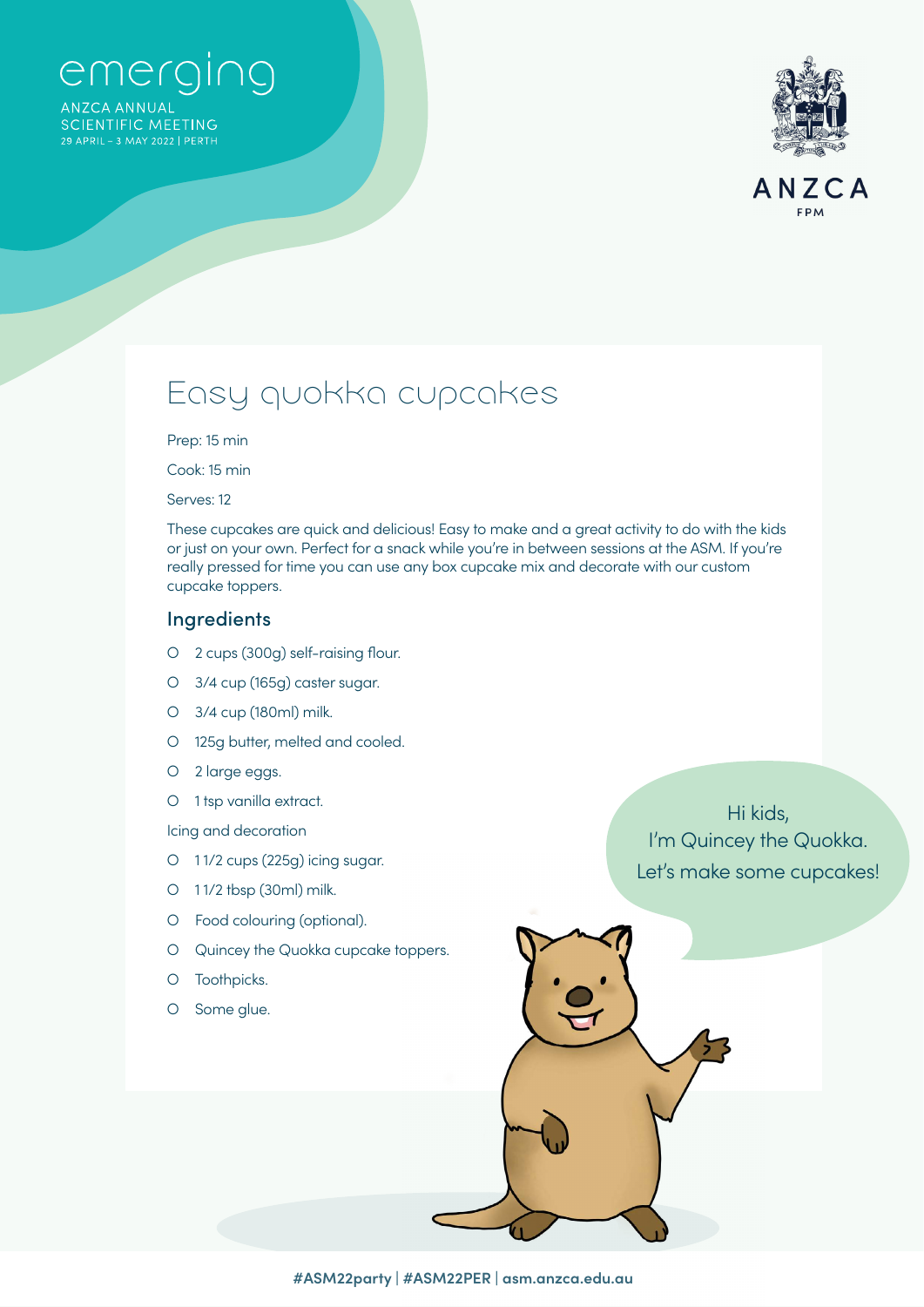# emerging

**ANZCA ANNUAL SCIENTIFIC MEETING** 



#### Method

- 1. Preheat oven to 200°C (fan forced), sift flour and sugar into a large bowl. In a small bowl (or large jug), beat eggs with a fork. Add milk, vanilla and cooled butter, stir to combine.
- 2. Add egg and milk mixture to the sifted flour and stir with a metal spoon.
- 3. Spoon into muffin sized paper cases (or a greased muffin pan) and bake for 12-15 minutes.

### Method – icing and decoration

- 1. In a medium bowl, mix icing sugar, food colouring (if using) and milk until smooth. Spread on cooled cupcakes.
- 2. Print and cut out your Quincey the Quokka cupcake toppers (you'll use two cut outs for each cupcake).
- 3. Glue the back side of one of the toppers and stick the top part of the toothpick down, then place the other topper over it (hiding the top of the toothpick). Stick it into your iced cupcakes.